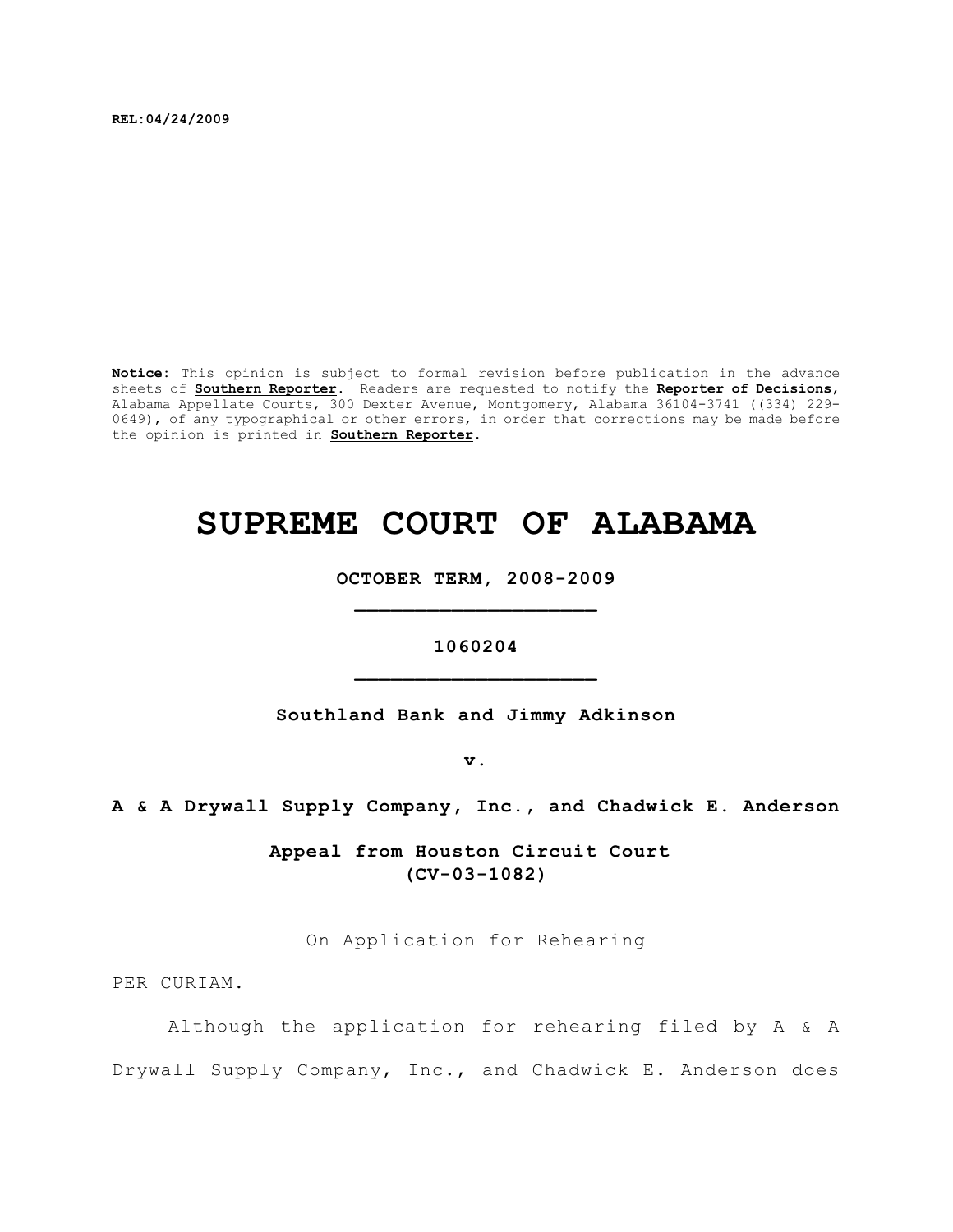not persuade us that on original consideration of this appeal we overlooked or misapprehended any points of law or facts, see Rule 40(b), Ala. R. App. P., we wish to address one point raised in their application. A & A and Anderson take exception to this Court's noting, in stating the procedural history of the case in its opinion on original submission, that "[t]he defendants then appealed to this Court; the case was referred to appellate mediation, which was ineffective." Southland Bank v. A & A Drywall Supply Co., [Ms. 1060204, Dec. 12, 2008] \_\_\_ So. 3d \_\_\_, \_\_\_ (Ala. 2008) (emphasis added). Citing Rule 8, Ala. R. App. Med., A & A and Anderson argue that the facts that the case was referred to mediation and that the mediation was unsuccessful are confidential, and that the mediation program "is supposed to be completely separate from the Court and Clerk's offices." A & A and Anderson further argue that because the Court was aware that the case went to mediation, the Court must have been "aware of confidential facts regarding the parties' appellate mediation" and that the Court gained this information "through personal knowledge." Thus, A & A and Anderson request that the members

2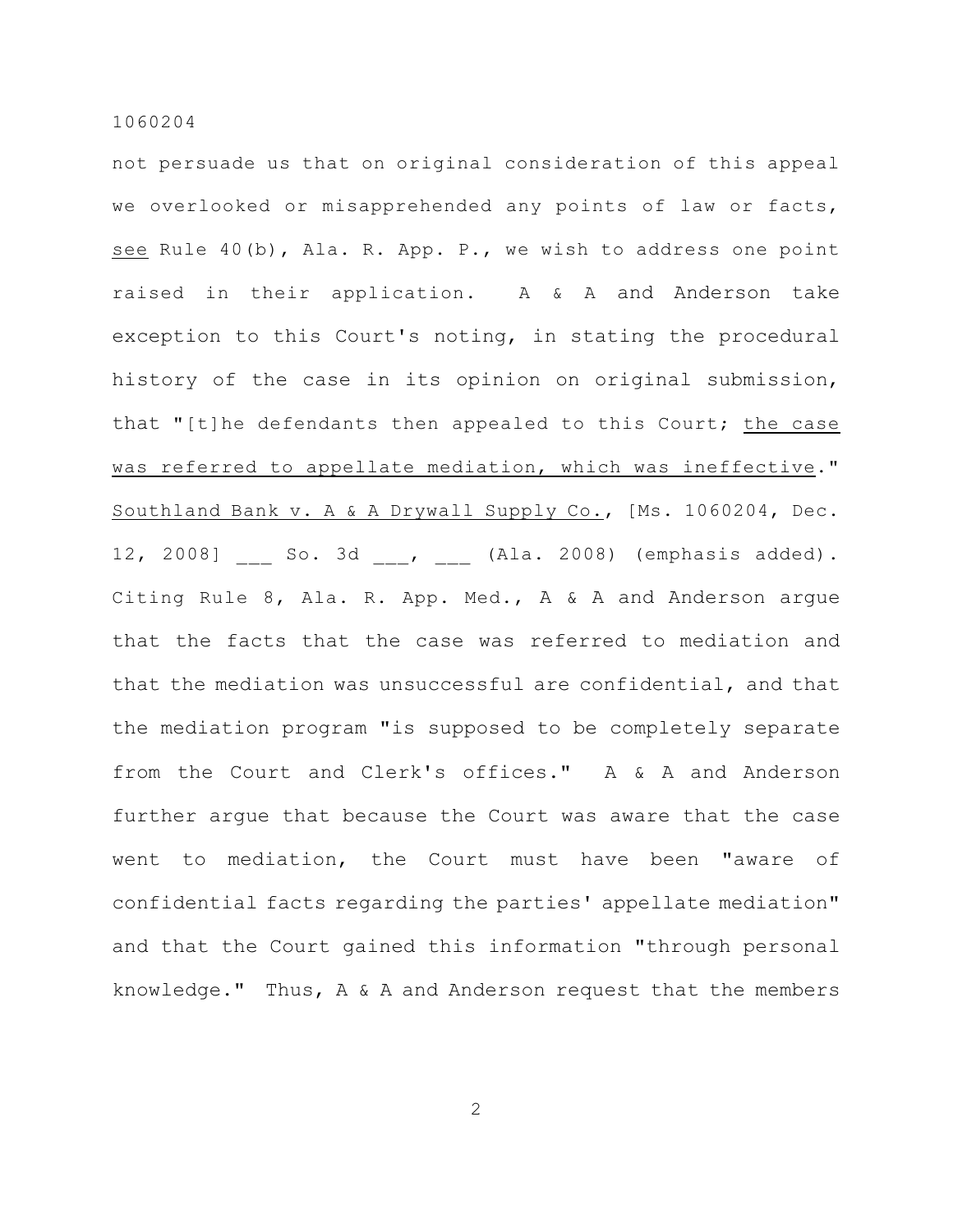of this Court recuse themselves from this case and that a special court be appointed to hear this appeal de novo.

Rule 8, Ala. R. App. Med., states, in part:

"Except as otherwise required by law, the appellate mediation program operates under the rules of confidentiality as provided below.

"All information disclosed in the course of screening for mediation, referral to mediation, and mediation ... shall be deemed confidential and shall not be divulged by anyone involved in the mediation program or in attendance at the mediation except as permitted under this Rule, by statute, or by the Alabama Rules of Appellate Procedure.

"There shall be no reference, whatsoever, in any appellate motions, briefs, or argument to the appellate mediation program or to the fact that the appeal was mediated or that mediation reached an impasse except in those cases where mediation was partially successful and disclosure is necessary for a complete statement of the case. It is the responsibility of the counsel to bring this exception to the rules to the attention of the clerk's office or the mediation office. Failure to do so may result in a waiver of this exception.

"....

"The phrase, 'information disclosed in the course of screening for mediation, referral to mediation, and mediation,' as used in this Rule, shall include, but not be limited to: (1) views expressed or suggestions made by another party with respect to a possible settlement of the dispute; (2) admissions made by another party in the course of the mediation proceedings; (3) proposals made or views expressed by the mediator; (4) the fact that another party had or had not indicated a willingness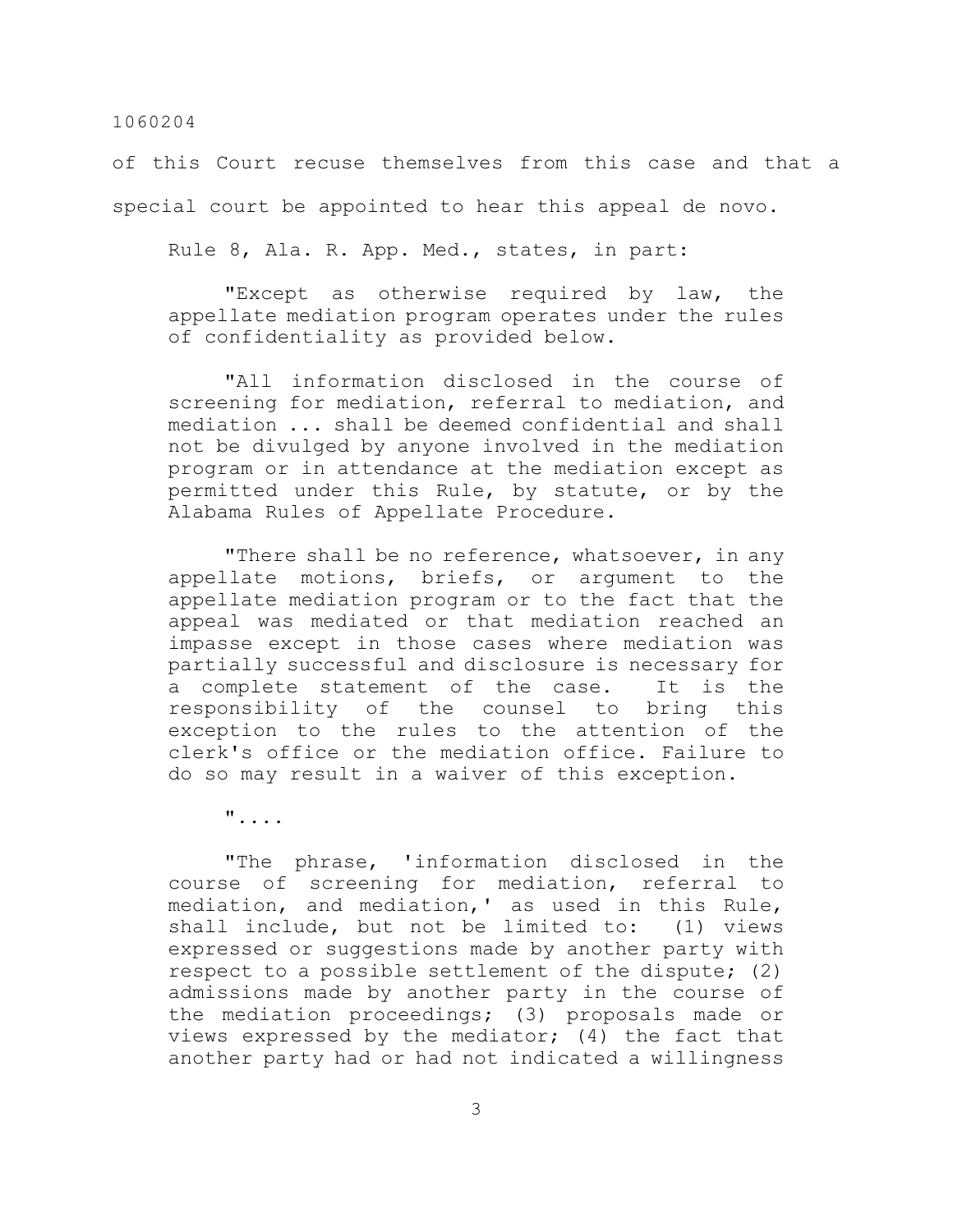to accept a proposal for settlement made by the mediator; and (5) all records, reports, or other documents received by a mediator while serving as mediator."

Thus, Rule 8 provides for the confidentiality of certain aspects of mediation and the mediation process. With the exception of "those cases where mediation was partially successful and disclosure is necessary for a complete statement of the case," Rule 8 prohibits the parties from referencing in their materials filed in this Court whether the appeal was referred to mediation and the outcome of the mediation. Rule 8 does not, however, prohibit the members of this Court from knowing merely whether a case was referred to appellate mediation and subsequently reinstated on the appellate docket. In describing the confidentiality of appellate mediation, Rule 55(d), Ala. R. App. P., states: "[T]he bare fact that a settlement has or has not been reached as a result of mediation shall not be considered confidential." Consistent with this provision of Rule 55(d), Ala. R. App. P., as to cases referred to appellate mediation, this Court's records indicate that a case has been returned from the mediation docket and that the appellate time standards resumed upon the reinstatement of the case on the

4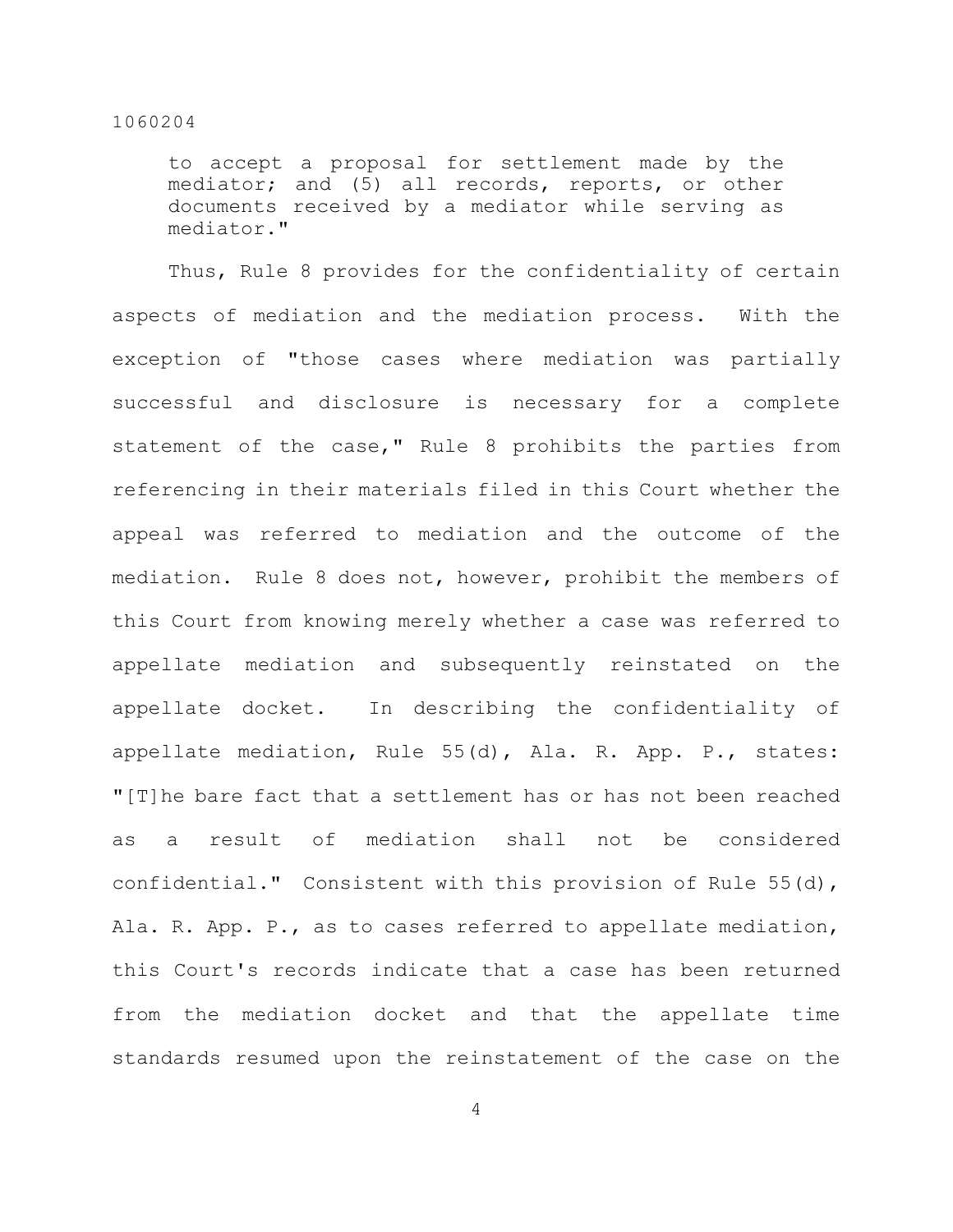appellate docket. See Rule 6(a), Ala. R. App. Med. Additionally, this Court may order a case to appellate mediation after it has been submitted for review. Rule 3(c), Ala. R. App. Med.; Rule 55(a), App. R. App. P.

Concern over the lapse of time between the filing of the notice of appeal and the release of an opinion in this appeal motivated the explanatory statement in the original opinion that "the case was referred to appellate mediation, which was ineffective." Other than having knowledge that the case was referred to mediation and then reinstated on the appellate docket after mediation was apparently unsuccessful, no member of this Court had access to any confidential information concerning the mediation, such as who took what position, what settlement offers, if any, were made, or who was responsible for the mediation not resulting in a settlement.

This Court is mindful of the necessity for information concerning mediation to remain confidential. Members of the Court, as a matter of internal procedure, do not have any access whatsoever to any information regarding the mediation of a particular case other than whether the case was referred

5